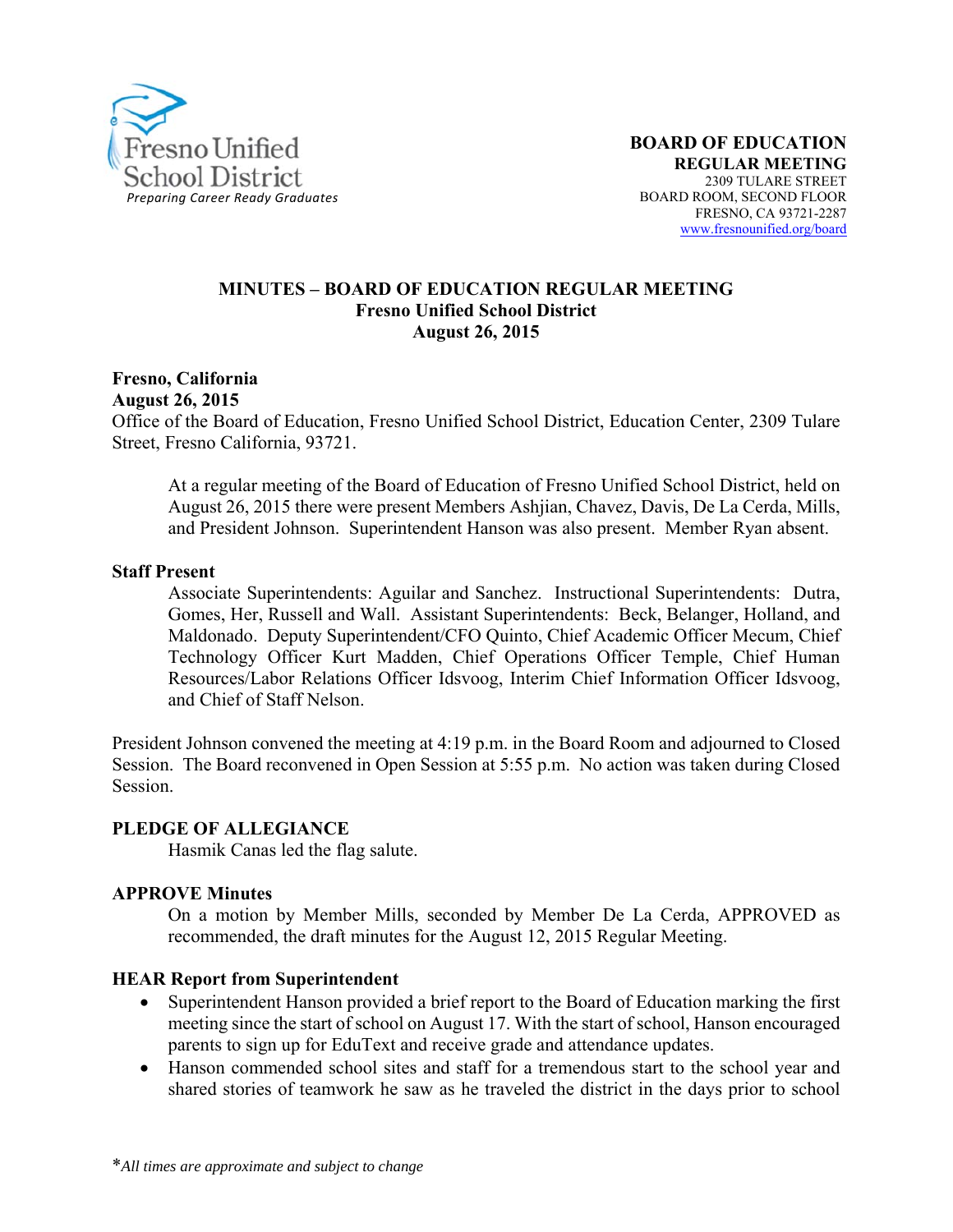starting. He spoke of teachers, nurses, office staff, maintenance teams, gardeners and other support teams working through the weekend to ensure sites were ready for the first day of school. Superintendent shared a slideshow of social media post from district employees and local media sharing the excitement of a new school year and the many new facilities students were returning to.

- Hanson also spoke of the first day of school for nearly 130 students at Patiño School of Entrepreneurship as he spoke about being there to greet students and staff as they arrived.
- Superintendent closed his remarks with a first day of school video highlighting students and staff around the district.

On a motion by Member Davis, seconded by Member Ashjian, the consent agenda, exclusive of agenda items: A-4, A-5, A-7, A-9 and A-10 which were pulled for further discussion, was approved on a roll call vote of 6-0-1 as follows: Members Ashjian, Chavez, Davis, De La Cerda, Mills, and President Johnson. Member Ryan absent.

# **A. CONSENT AGENDA**

# **A-1, APPROVE Personnel List**

**APPROVED, as recommended** the Personnel List, Appendix A, as submitted.

- **A-2, ADOPT Findings of Fact and Recommendations of District Administrative Board ADOPTED, as recommended** the Findings of Fact and Recommendations of District Administrative Panels resulting from hearings on expulsion and readmittance cases conducted during the period since the August 12, 2015, Regular Board meeting.
- **A-3, APPROVE the Waiver Requests for a Group of Special Education and 504 Students for the California High School Exit Exam (CAHSEE) APPROVED, as recommended** a group of waiver requests from District administration on the certification for accommodations/modifications for Special Education and 504 students for the California High School Exit Exam as per Board Policy 6162.52. A list of pupil(s), their identifying number, and supporting evidence is maintained in the Board of Education Office.
- **A-4, ADOPT Various Resolutions Delineating Authorized District Agents to Sign on Behalf of Fresno Unified School District**

**ADOPTED, as recommended** resolutions 15-04, 15-05, 15-06, 15-07, 15-08, 15-10, and 15-11 presented for adoption to update authorized officials to sign various business transactions on behalf of Fresno Unified School District. These resolutions will be effective for the period beginning August 26, 2015, until revoked or superseded.

**Andrew Fabela** – Would like to have the school board more involved in what is being spent by the district.

**Member Mills** – I would like to get some clarification. When it is talking about non-public school agreements, am I correct in that we are referring to Special Ed placements for students who need particularized placements?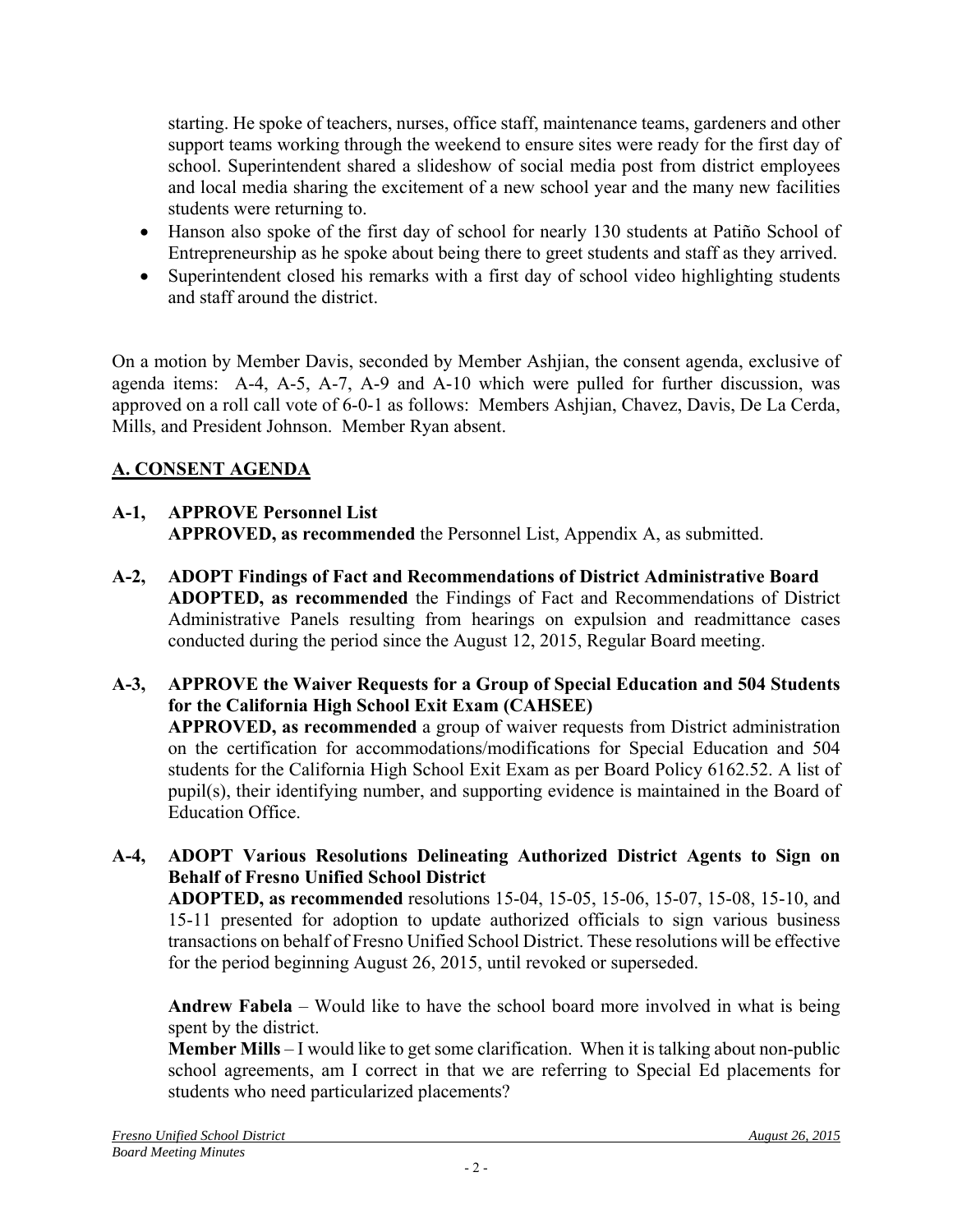**Superintendent Hanson** – Yes, that is correct. We have a handful of students in those types of settings.

**Member Mills –** I also want to clarify on these contracts for this type of placement and on these other matters, these do come to the board for a vote. I believe this is the ministerial execution of the contract. Is that correct?

**Superintendent Hanson –** Yes, that is correct.

**Member Ashjian –** For agenda item A-4, we are only updating the names of individuals due to position changes is that correct? We are not adopting any policy changes?

# **Superintendent Hanson** – Correct.

**Member Ashjian –** In regards to what Mr. Fabela was stating about the General Funds. We have guidelines that require us to stay within in certain parameters correct?

**Superintendent Hanson –** The budget revisions that normally come periodically throughout the year to the board from which you adopted in June would show any modifications or proposed changes to the board and then those are voted on by board through budget revisions.

Member Davis moved for approval, seconded by Member De La Cerda, which carried a vote of 5-0-2, as follows: AYES: Ashjian, Davis, De La Cerda, Mills, and President Johnson. Member Ryan absent. Member Chavez absent for the vote.

# **A-5, APPROVE Renewal Agreement with Pinnacle Training Systems**

**APPROVED, as recommended** a renewal agreement with Pinnacle Training Systems to provide employee wellness and fitness related services to the Joint Health Management Board (JHMB). These services are in alignment with the Joint Health Management Board's established goals and responsibilities for providing high quality health care to active employees and retirees.

**Member Mills** – I have a question for legal counsel. Since I have utilized the services of this company and paid for them personally for work, am I still eligible to vote on this item? I am not covered by this contract because I am not on the districts health care plan.

**Mary Beth de Goede** – Are you paying money to this particular company for services? **Member Mills** – Not at this point in time, but I have in the past.

**Mary Beth de Goede** – Can you guesstimate how long ago?

**Member Mills** – It has been in the past year.

**Mary Beth de Goede** – I would recommend that you recuse yourself from the vote, to avoid any appearance of impropriety.

**Member Ashjian** – On page 18 for (g) Massage Therapy Services (i) The contractor shall provide qualified and insured massage therapist(s) to perform massage therapy services at District locations for the agreed hours. I would like to know what locations we are doing this at.

**Ruth Quinto** – We will ask the vendor to provide that information and get that to you.

**Valerie Davis** – Usually that means chiropractors have massage therapists at their locations.

Member Davis moved for approval, seconded by Member De La Cerda, which carried a vote of 4-0-2-1, as follows: AYES: Ashjian, Davis, De La Cerda and President Johnson.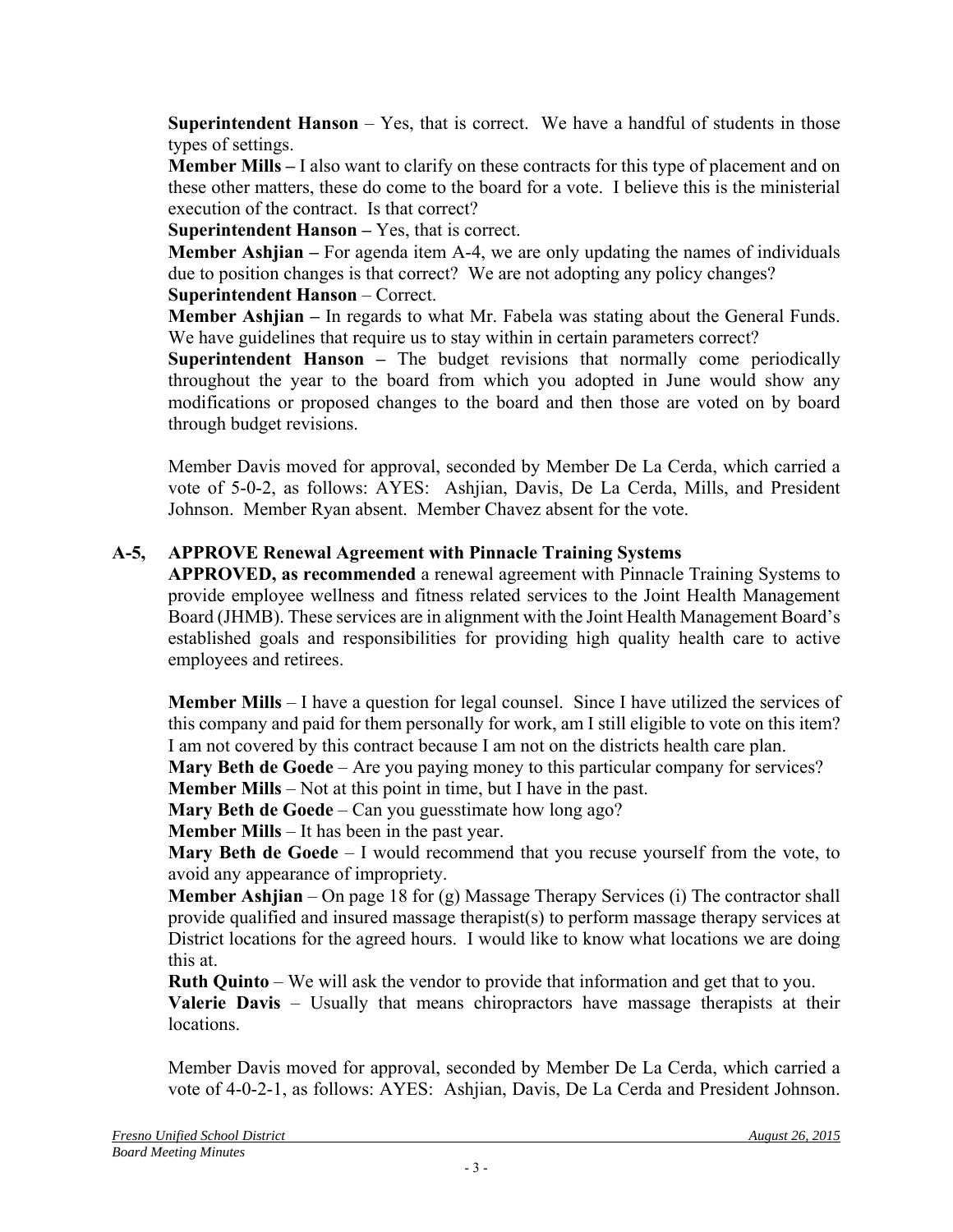Member Ryan absent. Member Chavez absent for the vote. Member Mills recused herself from the vote.

- **A-6, APPROVE 2015/16 Consolidated Application for Categorical Aid Programs, Spring Release to the California Department of Education APPROVED, as recommended,** the Consolidated Application is the tool used by the California Department of Education (CDE) to distribute funds from Federal programs to school districts across California. The funds received from this application enable us to serve students through activities described in each school's Single Plan for Student Achievement (SPSA) and in the District's Local Education Agency (LEA) plan. In total, Fresno Unified has applied for \$48,632,089 in Federal funds.
- **A-7, APPROVE Data Use and Confidentiality Agreement with: a) the Stanford University Gardner Center, b) the Policy Analysis for California Education (PACE), and c) Education Analytics, for Data Sharing for the CORE School Quality Improvement System**

**APPROVED, as recommended** data use and confidentiality agreements with: a) the Stanford University Gardner Center, b) the Policy Analysis for California Education (PACE), and c) Education Analytics, to support the California Office to Reform Education (CORE) in meeting local, State and federal accountability requirements. Each of these agencies has entered into a service and research support partnership with the California Office to Reform Education (CORE) to fulfill public reporting obligations under the federally-approved waiver from No Child Left Behind school accountability provisions and to study the impact of these accountability provisions.

**Member Mills** – I understand we are taking steps to protect confidential information that is shared with these companies, my question is whether or not other core districts are also doing a similar data sharing with each of these companies. **Superintendent Hanson** – Yes.

Member Davis moved for approval, seconded by Member Mills, which carried a vote of 5- 0-2, as follows: AYES: Ashjian, Davis, De La Cerda, Mills and President Johnson. Member Ryan absent. Member Chavez absent for the vote.

## **A-8, RATIFY a Master Contract and Individual Services Agreement with Logan River Residential Center**

**RATIFIED, as recommended** a Master Contract and an Individual Services Agreement with Logan River Residential Center in Provo, Utah for nonpublic, nonsectarian school/agency services. These services are required as part of a student's Individualized Education Program. The law requires students to be immediately placed. The term of the Master Contract and the Individual Services Agreement commenced on June 13, 2015 and will end on June 30, 2016.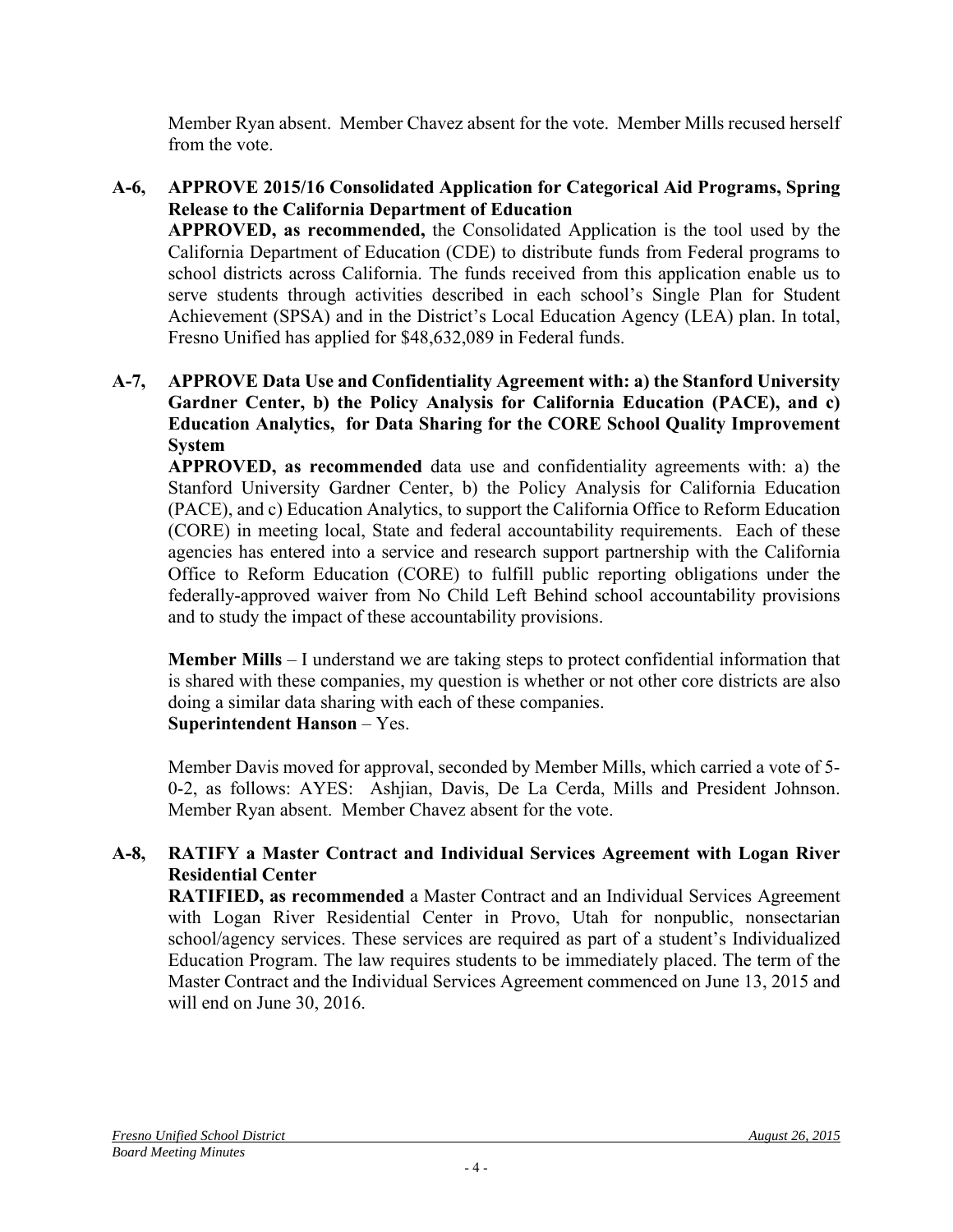# **A-9, RATIFY the Filing of Notices of Completion for the Projects Listed Below**

**RATIFIED, as recommended** Notices of Completion for the following projects, which have been completed according to plans and specifications:

| Bid 15-13B      | Duncan and Edison High Schools Exterior Lighting Upgrade                               |
|-----------------|----------------------------------------------------------------------------------------|
|                 | Bid 15-15A, B, C, & D Birney and Pyle Elementary Schools, Compute ch Middle School and |
|                 | Roosevelt High School Chiller Replacements                                             |
| Bid 15-21 Pkg.1 | Addams Elementary School Exterior Site Painting                                        |
| Bid 15-21 Pkg.3 | Ewing Elementary School Exterior Site Painting                                         |
| Bid 15-21 Pkg.5 | Sequoia Middle School Exterior Site Painting                                           |
| Bid 15-21 Pkg.6 | Computech Middle School Exterior Site Painting                                         |

The exterior lighting upgrade projects at Bullard and Hoover are also complete. Because the contractors for those projects are currently completing work at other high schools, the Notices of Completion will be presented for ratification at a future Board meeting.

**Member Mills** – I wanted to raise one point about the painting of the schools. In this district we have adopted regional feeder patterns and we are trying to adopt regional identities. It helps when that regional identity includes our regional colors. I commend Wawona Middle School for shifting to blue as part of the Bullard feeder pattern. Fort Miller has incorporated some purple as part of the Fresno High feeder pattern. Some of the schools that we just repainted like Addams that was painted brown and blue and which is an Edison High feeder school. I would like to see if we can't work on this in the future when we are painting schools and incorporating the regional colors and identity.

**Karin Temple** – I think we can all agree that color matters a lot and a regional identity. We made sure for the high schools and the middle schools that the colors were incorporated. For the elementary schools we provided a little more flexibility. We worked with the staff and principals to get a feel for what they would feel most comfortable with. We didn't in a sense require it at the elementary level.

**Member Mills** – They look great when they are repainted but I have to say when I look at it, I see a break in the regional identity and the feeder pattern. Since that is one of the schools that had to shift I would like to see that they establish that regional identity. I would like to see it at all levels of the region.

Member Mills moved for approval, seconded by Member Davis, which carried a vote of 6- 0-1, as follows: AYES: Ashjian, Chavez, Davis, De La Cerda, Mills and President Johnson. Member Ryan absent.

# **A-10, RATIFY Purchase Orders from June 1, 2015, through June 30, 2015**

**RATIFIED, as recommended** a list of Purchase Orders for \$10,000 or more submitted for ratification by the Board. Purchase Orders/contracts that are required by law to be competitively bid will be submitted as separate agenda items. Beginning on page five (5) is a list of Purchase Orders issued from June 1, 2015, through June 30, 2015. These Purchase Orders were previously authorized and awarded by the Board. The Purchase Orders are submitted for information only and are not included for ratification. Pursuant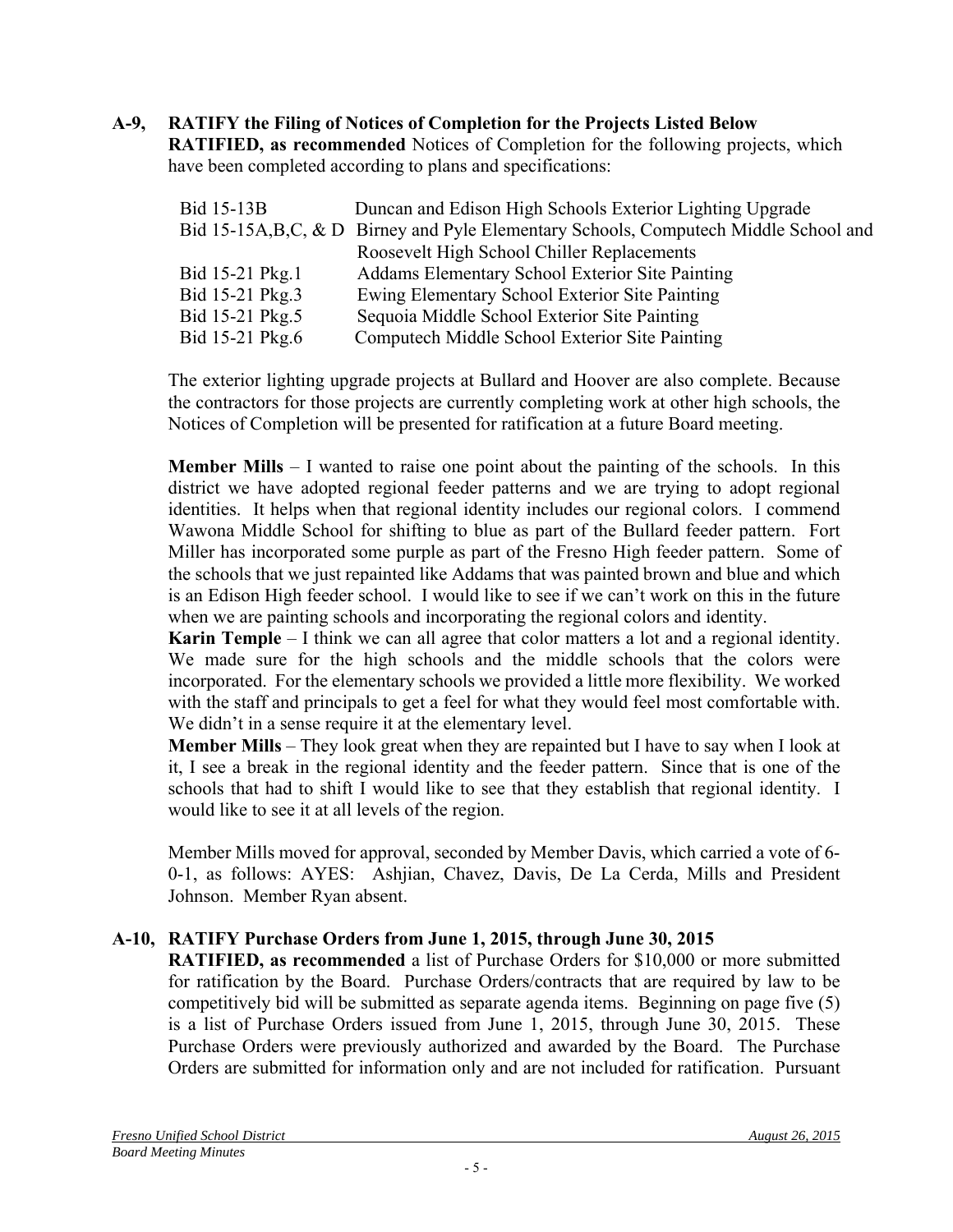to the Board's request, also attached is an alphabetical list of all Purchase Orders issued from June 1, 2015, through June 30, 2015.

**Member Ashjian** – Thank you for the board communication on information that was requested from last board meeting. We had one list that came out and then a revised list. Can you help me understand how they are different?

**Karin Temple** – The revision was only in regards to the alphabetical list. In review of or alphabetical list we found that there was information that was not presented correctly. Since it is an alphabetical list it picks up everything that is in the system. For example it may pick up a purchase order that had been issued previously but for example someone went back in and changed the delivery date for an item. Then it automatically goes back on the alphabetical list. Then we go in and pull that off because we don't want to present it as a new purchase order because it not. It was a trigger that put it on the list and it should have not. Those are the kind of things that we corrected.

**Member Ashjian** – I have another question. When the lady at the high school issues a reimbursement check to a coach for a purchase that the team made, does that appear on the list or is the high school, middle school and elementary schools on a different list?

**Ruth Quinto** – The answer would be it depends. It depends on two things. The first thing depends if the reimbursement is submitted as a petty cash reimbursement or whether that reimbursement is submitted as a request for a check to be cut. If a check is requested to be cut then it would go through the purchase order system and the automated accounting system that we use. The second depends whether or not the school site is fully set up in our accounting system. Some schools choose to have a checking account for their school connected organizations. Their ASB's, other clubs or boosters. They can still utilize their own system. The elementary schools however are part of our AMS. We are working very closely with our school sites. The main reason we brought then on our automated system is for internal control purposes. Part of our audit results over the last several years have resulted in findings. We have wanted to shore up our findings and we have seen a reduction in our internal control findings because we have brought our elementary schools onto our automated system. It has been successful from that prospective. It has been an adjustment and provide support where we can. The secondary schools are not on our system. Those transactions do not happen through the purchase order system typically.

**Member Ashjian** – Do you have an idea when you will have the all the schools on the system?

**Ruth Quinto** – We don't necessarily want to mandate that all the schools be brought onto our automated system. But we could get to that point eventually. It hasn't been a recommendation from our audit committee as of yet to mandate that district wide.

**Member De La Cerda** – What is the frequency in which we use our audit committee? **Ruth Quinto** – We meet five times a year.

**Member Johnson** – Thank you for a good job and providing us with the listing of food vendors from our last board meeting.

Member Davis moved for approval, seconded by Member De La Cerda, which carried a vote of 6-0-1, as follows: AYES: Ashjian, Chavez, Davis, De La Cerda, Mills and President Johnson. Member Ryan absent.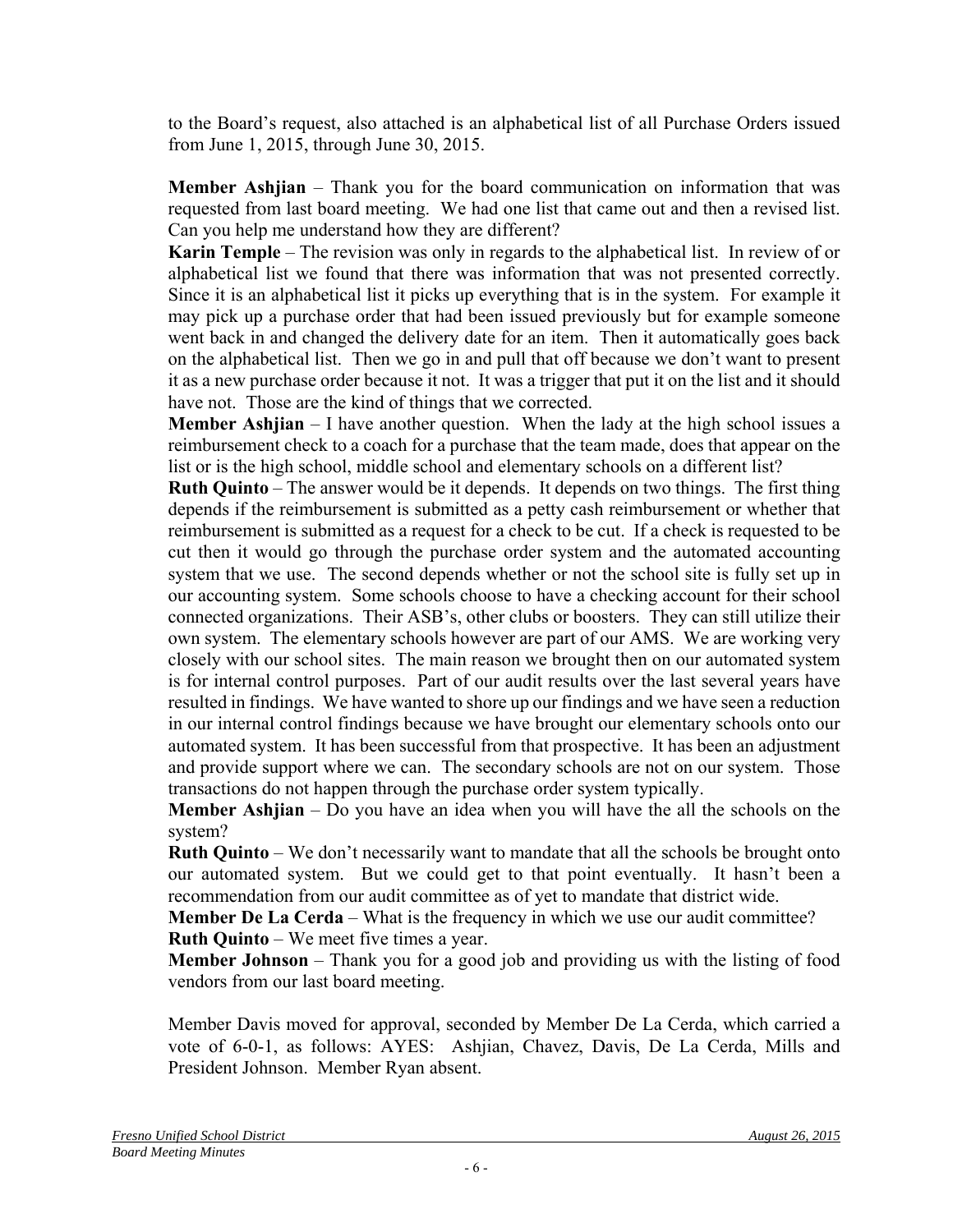## **END OF CONSENT AGENDA (ROLL CALL VOTE)**

## **UNSCHEDULED ORAL COMMUNICATIONS**

**Juan Esquivel** – Spoke about his concerns with EL services and staff. Wants to work together to remove barriers for parents and families.

**Raquel Magallanes** – Spoke about concerns of the living conditions of families and would like to discuss further with Superintendent.

**Teresa Moreno** – Spoke about DELAC and believes that only 1/3 of the budget is going to tutors and does not understand where the rest is going. Want's the Superintendent to know what is happening with DELAC.

# **B. CONFERENCE/DISCUSSION AGENDA**

**President Johnson -** Per Staff request, agenda item B-14 - DISCUSS and RATIFY The Opportunity for Public Disclosure and Ratification of the 2014-2016 Negotiated Collective Bargaining Agreement between Fresno Unified School District and Fresno Area Substitute Teachers (FASTA) is being pulled from tonight's agenda.

## **6:00 P.M.**

# **B-11, PRESENT and DISCUSS Opening of Schools Preparation**

**PRESENTED and DISCUSSED** Staff will present an update to the Board regarding strategic and operational work completed in support of the opening of schools for the 2015/16 school year. Fiscal impact: There is no fiscal impact to the district. Contact person: Karin Temple, telephone 457-3134.

Presentation by Chief Academic Officer Kim Mecum, Chief Operations Officer Karin Temple and Associate Superintendent Rosario Sanchez

An opportunity was provided to hear questions/concerns from members of the board and staff was available to respond

**Member De La Cerda** – I want to go back to slide four with the indicators and showing our kids moving in the right direction. It is wonderful to see our kids moving by leaps and bounds. I also want to give a shout out to the production team who puts the videos together. The professionalism of the team and the product they put out is always impressive. Things are starting to gel and take place and you can see the changes. You the staff, the teachers, do the heavy lifting and we get to see the results of all you hard work. I got to visit some of the schools and see how excited and energized the kids were about the new paint and buildings. It is because of all of the work that you do.

**Member Davis** – I appreciate the mission statement preparing college ready students beginning with pre-k. My granddaughter is starting pre-k and is so very excited. I had the opportunity to go to a few back to school nights and in every  $6<sup>th</sup>$  grade class I went to when it was mentioned that every  $6<sup>th</sup>$  grader will have the opportunity to go to science camp for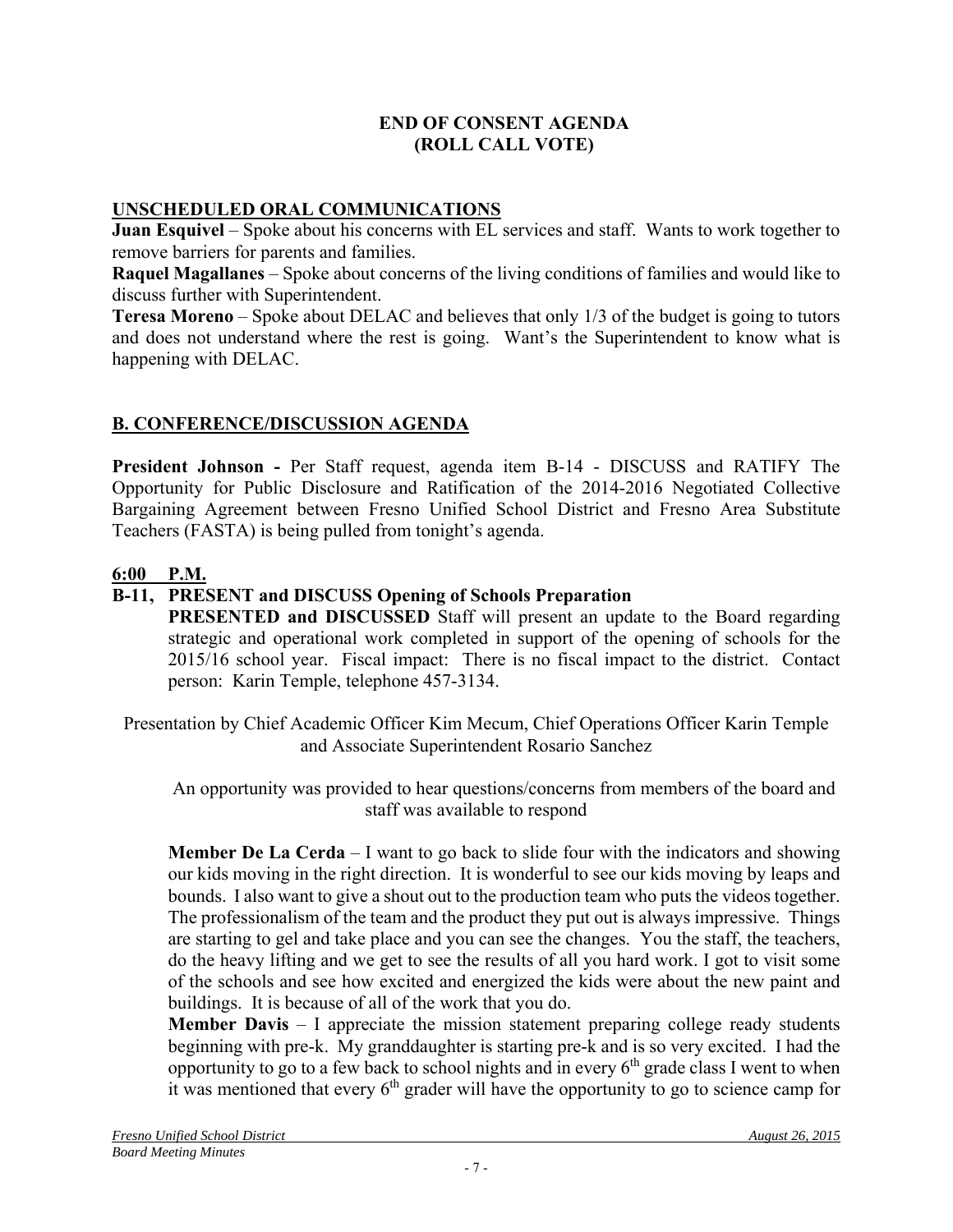free, the room would break out in applause. Teachers are excited about the new math and are looking for more computers.

**Member Mills** – Just as a follow up from Member Davis' comments about more computers. I have had a few teachers at my schools saying they are looking for more laptops not the tablets. The laptops are much easier for the students to use for the testing and it takes less time to get through the test because of how the laptops operate and are configured vs. the tablets. I would like us to look into this. Thank you for all the information and it is good to see all the positive improvements on some data indicators. I know we have done the math adoption and you had some reports on that. Where are we on the English Language Arts Adoption? I know we have set aside money in the budget for that.

**Rosario Sanchez** – The K-8 adoption for ELA has not come up in the CDE. There is a timeline and I believe a list of approved programs is coming out in November.

**Member Mills** – So we are waiting for the State Department of Education to provide us an approved list?

**Rosario Sanchez** – Yes, once we receive that we will begin the process of reviewing.

**Member Mills** – When do we plan to do the selection and then the adoption?

**Rosario Sanchez** – We will start forming a timeline based on the review and how long it takes us. Then we will start looking at a pilot program depending on the number of options but it is something we would be looking at with CIPL team and with our lead teachers on how many options we would like to look at and review.

**Member Mills** – Can you provide an update to the board in November once the list is received and reviewed?

**Rosario Sanchez** – Yes we can do that.

**Member Mills** – I love seeing the fiscal improvements and I know we still have more to do, but I was at back to school night at Cooper and come to find out that they have swamp coolers for the cafeteria. I also noticed that some of the air conditioning was not working in some of the classrooms I visited. I am not sure what list we have in the district for evaluating our schools to get repairs, upgrades and improvements. I would be curious to know where Cooper was on that list and what we need to do at our other campuses.

**Karin Temple** – We have 19 campuses; elementary, middle and high combined, that have evaporative cooling in their multi-purpose rooms vs. air conditioning. Those projects are approximately half a million dollars each. A rough estimate base on when we did our last one. It would cost close to \$10 million to install air conditioning in all those multi-purpose rooms. It is certainly something we would recommend to be carried forward when those resources are made available. We know that it matters and we know evaporative cooling loses its effectiveness after a certain high temperature.

**Member Mills** – Are we working on a timeline? You have brought to the board that we were putting air conditioning in gyms. Frankly, the multi-purpose rooms get more use than the gyms.

**Karin Temple** – It is something that we would definitely place on the next bond.

**Member Mills –** Not until another bond?

**Karin Temple** – We currently do not have the resources earmarked.

**Member Ashjian** – This evening we are being asked to approve a \$55 million issuance. Could that be used towards the air conditioning?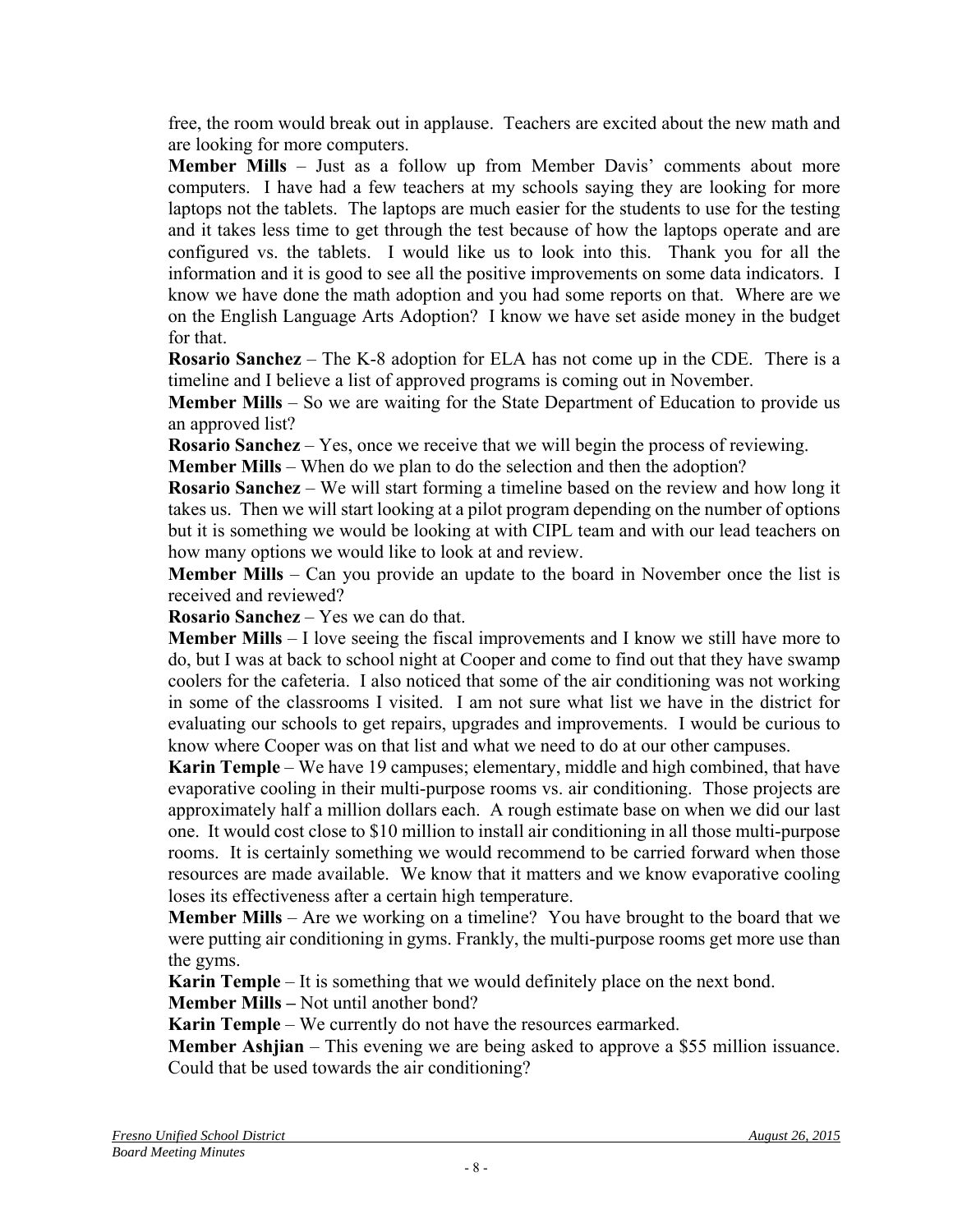**Karin Temple** – We certainly could do one or a handful, but there are other projects already identified for those funds. Part of those \$55 million would be for on-going obligations such as the Bullard Master Plan improvements and additional elementary portable replacements projects that we have in the planning stages. Obviously there is the ability to changes priorities.

**Member Mills** – I think we need to look at giving a certain minimum to each of the schools for air conditioning before we start adding additional items at certain campuses.

For the record no action was required for this item.

A copy of the PowerPoint is available on the district website

## **6:30 P.M.**

**B-12, DISCUSS and ADOPT Resolution 15-01, Providing For Issuance and Sale of General Obligation Bonds, Measure Q, Series E Issuance** 

**DISCUSSED and ADOPTED as recommended** Included in the Board binders is Resolution No. 15-01, the adoption of which is recommended to provide for the issuance and sale of General Obligation Bonds, Election of 2010, Measure Q, Series E in the aggregate principal amount of not to exceed \$55,000,000. The Resolution authorizes bonds which allow for the compounding of interest and was received at the August 12, 2015 Board meeting and is presented for the Board's discussion and adoption. The Series E Bonds shall be issued under the Bond Law for the purpose of raising money to finance educational facilities for which the General Obligation Bonds have been authorized under the Bond Measure. The Superintendent recommends adoption. Fiscal impact: Funding source is Measure Q as approved by the voter electorate in November 2010. Contact person: Ruth F. Quinto, telephone 457-6226.

Presentation by Deputy Superintendent/Chief Financial Officer Ruth F. Quinto

An opportunity was provided to hear questions/concerns from members of the board and staff was available to respond

**Member Ashjian** – How much of the \$55 million will go to the clean-up of Bullard? How much do we have left? What are we going to owe against that?

**Ruth Quinto** – I don't have the detail cash flow with me at this time but we can give you the exact progress on the cash flow. I would say we are in the front one-third of that project. **Member Ashjian** – A \$36 million project, so \$24 million of this \$55 million bond is going to pay towards Bullard?

**Ruth Quinto** – It would be somewhere in that range.

**Member Ashijan** – Could you get us a board communication on that?

**Ruth Quinto** – Yes. The cash flow detail is extremely important. That is why when we go out to market we don't ever want to have the bond proceeds received sooner than we need them because there is no reason to pay the interest cost sooner than we need to start paying the interest cost.

**Member Ashjian** – The bond rate. What is the interest rate of these bonds?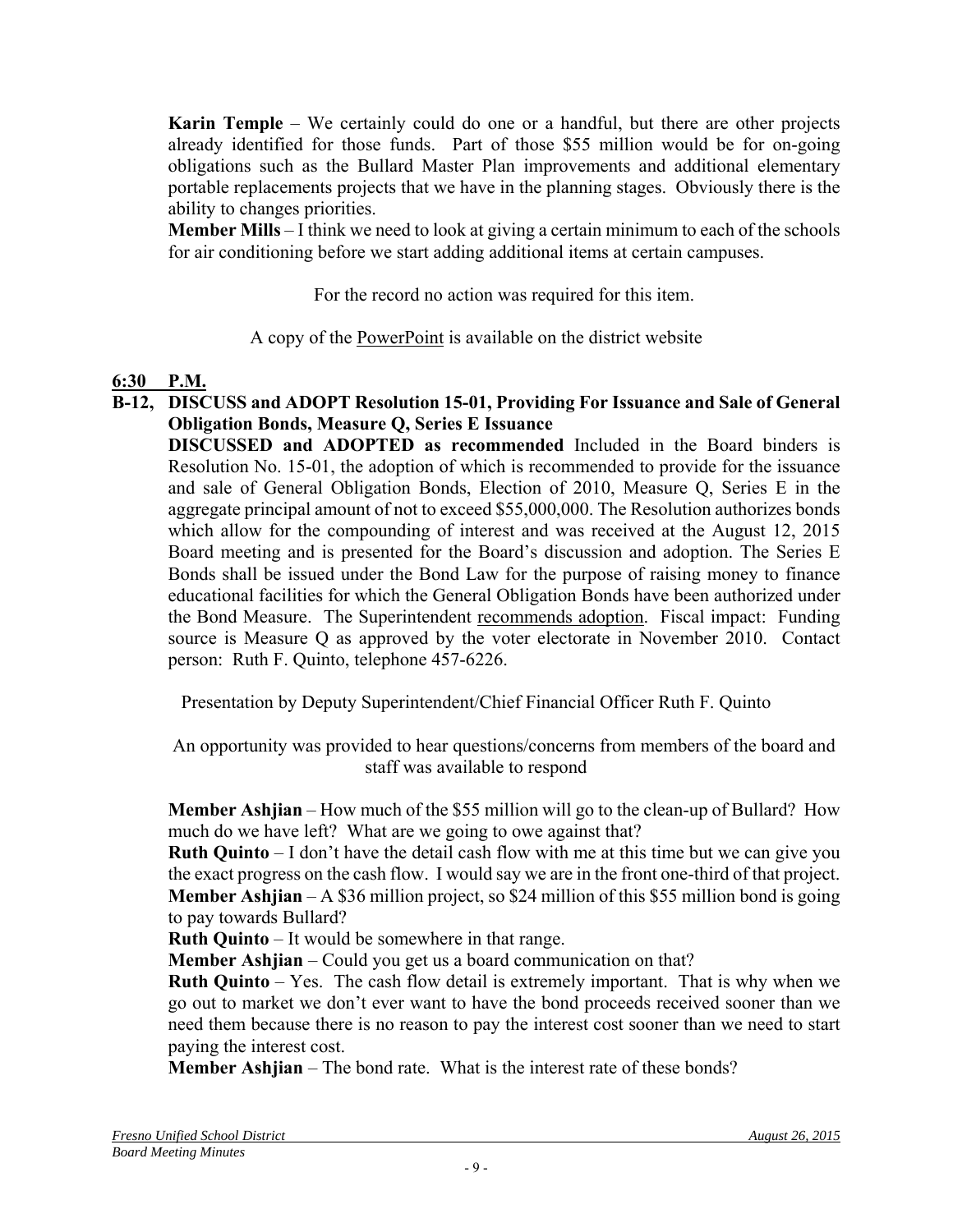**Mr**. **Wang** – Under current interest rates, the interest rates are volatile and the rates are not locked in until the bonds are sold. About 4.2% is the all-inclusive interest cost on the rate on these bonds in the current market fixed for thirty years.

**Member Ashjian** – On the agenda, in the backup information and on a board communication I read where it mentions that all of the \$55 million except for the on-going work will be done by lowest competitive bid, no lease lease-back.

**Karin Temple** – I believe what you are referring to in the board communication is that we are not committing to project delivery recommendations at this point but certainly in the near future we would most likely go out to bid for the next few months we are going to do those as a hard bid.

**Member Ashjian** – But the board communication mentions all of the projects would be lowest bid.

**Karin Temple** – I don't recall it stating that. I don't have the board communication in front of me. I would need to go back and review it. I think what I said was in the near future we would be hard bidding those major projects.

**Member Ashjian** – I think I have the board communication here. I did see it that it would all be lowest bid. I just want to confirm which way we are going.

**Karin Temple** – What I can tell you is that the projects that we are planning in the next few months we will be hard bidding.

**Member Mills** – You had mentioned that Hoover had received Over Crowded Relief

Funds for its projects. I don't remember Hoover qualifying. Hoover is not overcrowded. **Ruth Quinto** – It is a combination of capacity, the removal of portables and how much green space is available. We will confirm what it is exactly those four campuses and we will get you a board communication.

**Member Mills** – If we issue this \$55 million, will this issuance create a tax increase on the property bill?

**Ruth Quinto** – This will not result in an increase in the property tax rate. It will remain at \$188.86 per \$100,000 assessed valuation. That is the promise that we made to the voters when we passed measure Q. We are subject to the counties property tax setting methodologies and they ultimately have the final say in how they decide to save for reserves. We don't have a say in that. They also have a say in how they reflect the different bond measures not just measures but the issuances on property tax bills. They had a change in how they did that several years ago. So we went from just saying Measure A, K and Q to showing every measure and every issuance within each measure. They really threw everyone off. It had looked like we had added a dozen different taxes when in fact the blended rate was the same. In one case it actually went down because the county changed how they were collecting for reserves. Then it went way up because they changed how they were collecting for reserves. This was way back in 2006 and 2007 I believe. Then they went back to a commitment that they would maintain a steady methodology for collecting and maintaining their reserves.

**Karin Temple –** I would like to clarify the question that Member Ashjian and Member Mills raised earlier. What I stated in the board communication very specifically was upcoming projects would utilize hard bid project delivery

**Member Ashijan** – The up-coming projects would be three months, six months, three years what are we talking about?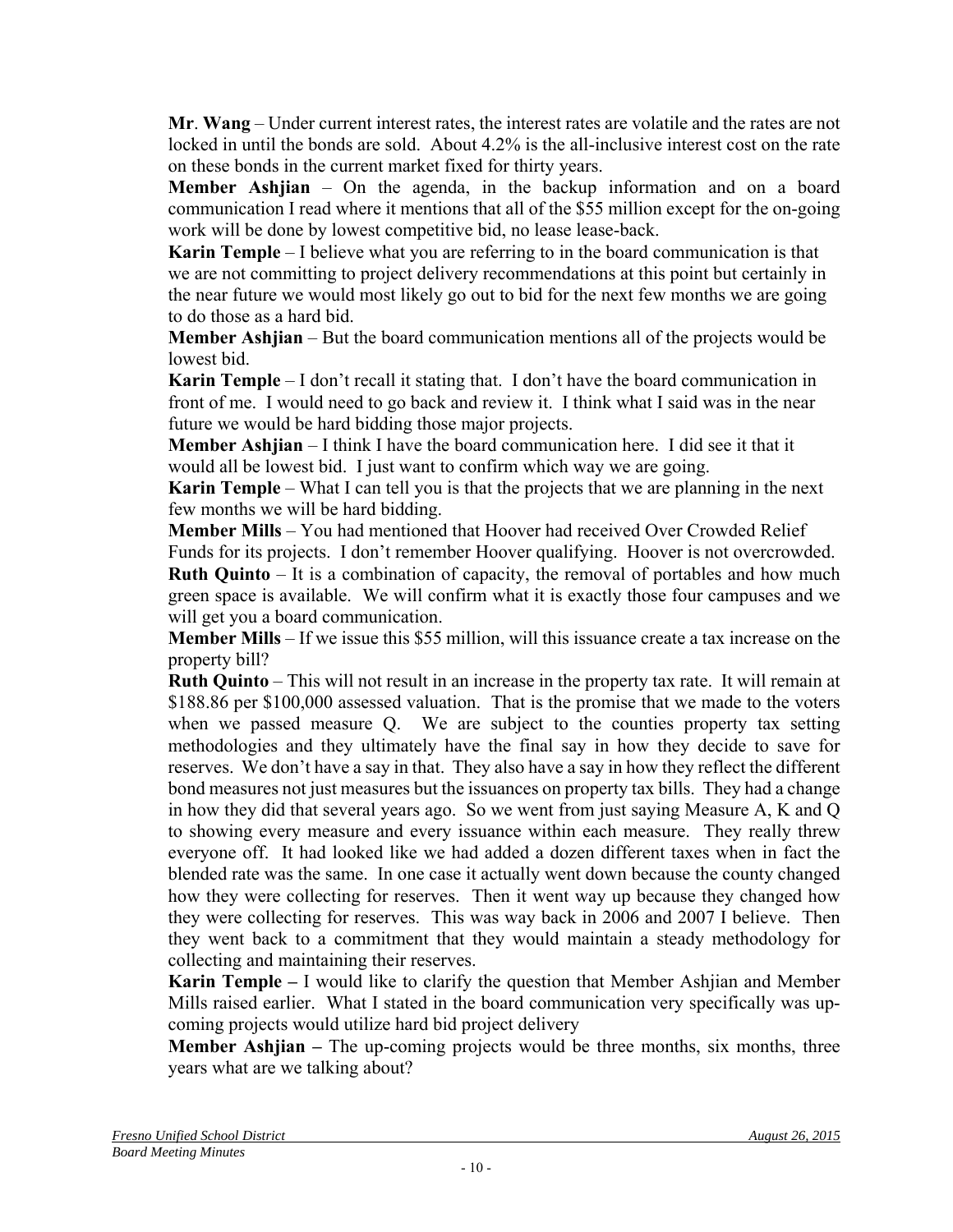**Superintendent Hanson** – We will clarify that for you as soon as we know. We just got out of closed session getting some news around our case. Part of what we need to do is to move forward with our counsel figuring out under what rules we would actually engage in a lease lease-back. It is safe to say we are not going to do everything as a hard bid and it is safe to say we are not going to do lease lease-back for all projects, but it is safe to say we are going to do some type of combo, but we don't know when that is going to occur until we do more work with counsel.

**Member Ashjian** – Would it be safe to say that when we vote on this tonight that we are currently going to do hard bid until the board is notified in advance that we may be switching back to a lease lease-back?

**Superintendent Hanson** – It is safe to say that we have more work to do with counsel. You will understand more on how we are going to operate with lease lease-back from our legal counsel.

**Member Davis** – The motion is to adopt the resolution regarding the issuance. Nothing more.

Member Davis moved for approval, seconded by Member De La Cerda, which carried a vote of 6-0-1, as follows: AYES: Ashjian, Chavez, Davis, De La Cerda, Mills, and President Johnson. Member Ryan absent.

A copy of the PowerPoint is available on the district website

## **7:00 P.M.**

## **B-13, PRESENT and DISCUSS Constituent Services Reporting**

**PRESENTED and DISCUSSED** Included in the Board binders is the Constituent Services report for the 2014/15 school-year. This report is an update from last year's report which was presented to the Board on November 12, 2014. Also, included is the Constituent Services Quarterly Reporting for Constituent Services activities for the time period of May 1, 2015 through July 31, 2015. The Quarterly Reporting for the Valenzuela/Williams Uniform Complaint Procedures reporting for May 1, 2015 through July 31, 2015 are also included, in accordance with Education Code § 35186. Fiscal impact: There is no fiscal impact to the district. Contact person: Teresa Plascencia, telephone 457-3736.

Presentation by Executive Director Teresa Plascencia

An opportunity was provided to hear questions/concerns from members of the board and staff was available to respond

**Member Mills** – On the Constituent Services Quarterly Report for the period between May 1, 2015 and July 31, 2015 there are eight pending items for Public Records Act Requests and one outstanding for information. I would be curious to get more detailed information and perhaps that needs to come in a board communication on the nature of what these requests are and why they are still outstanding.

**Teresa Plascencia** – I can go back and clarify that those items are closed.

**Member Mills** – Do we have any outstanding requests for information?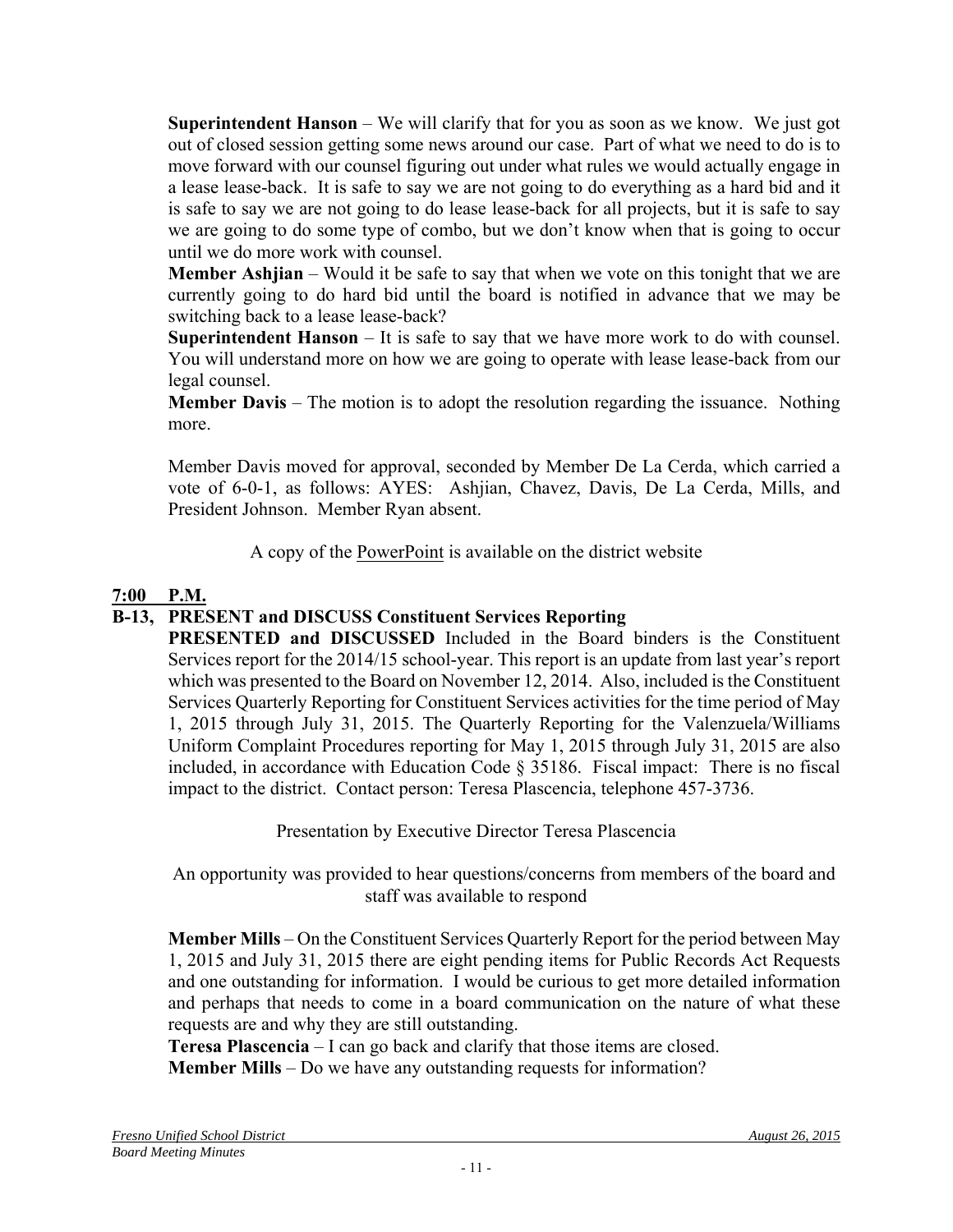**Teresa Plascencia** – Currently, we have an open case load. Those items were open when the quarterly report closed on July 31, 2015.

**Member Mills** – What I am trying to confirm is do we have outstanding requests for information that have been pending?

**Teresa Plascencia** – I am currently working on items that are for this current quarter that we are in.

**Member Mills** – According to slide six and seven the time to respond to the requests has increased from last year. In terms of time to address a request. I am trying to figure out a couple of things. Is the nature of the requests changing and do we have some that are taking more time and are more difficult to respond to? So, when I see that we have outstanding ones I am trying to find out how long they have been outstanding and what is the nature of the request that is taking them perhaps longer than others to fill?

**Teresa Plascencia** – Because of the increase in requests, each request is taking a little longer to respond to.

**Member Mills –** We do hear from people, and I don't necessarily know if it is accurate, but they ask for information and they are saying it is taking a long time to get it. I don't know if it is anecdotal from them or if there are requests coming in that are taking more time and creating more work because I have seen the timeframe to respond go up.

**Teresa Plascencia** - It just depends on the nature of the request. Each request can vary in the time it takes to respond.

**Member Ashjian** – One of the things I am hearing from our constituents is that it is hard to get information from the district. If it is a burden for the district to produce information, mass documents for instance, is it a possibility that a citizen could bring their own copy machine down and copy at their own cost and speed up the process? Is that even an option?

**Teresa Plascencia** – Some requests such as e-mails that you mentioned are a lengthy process depending on the search request. Some can generate up to 30,000 plus e-mails. That does take time to sort through. There are different privileges that the district has to decipher what it is allowed to be disclosed in a public records request.

**Member Ashjian** – I know that there are requests that take longer than others. The heart of my question is how do we speed up the process so we can be more transparent to our public?

**Member Johnson** – Generally in other public agencies when you have these requests it does take a number of days to get your request. In those agencies do they allow individuals to come in and help with the requests from the public to go through their records to retrieve information? I believe that is what member Ashjian was asking.

**Member Ashjian** – No, that is not what I was asking. What I was saying was the district would provide the documents and someone from the public would come in and make the copies instead of the district retrieving them, making the copies and mailing them. Just try and speed the process up.

**Teresa Plascencia** – Once we have received a request for a public record and we have taken time to review it we usually provide an initial response and we have to do that within ten working days. Once we do that, we work with the various departments to collect the data. Depending on the size and scope of the request we always offer first and foremost if they would like to review those documents before we charge a fee or if the document is in PDF form to e-mail it to them to expedite the process.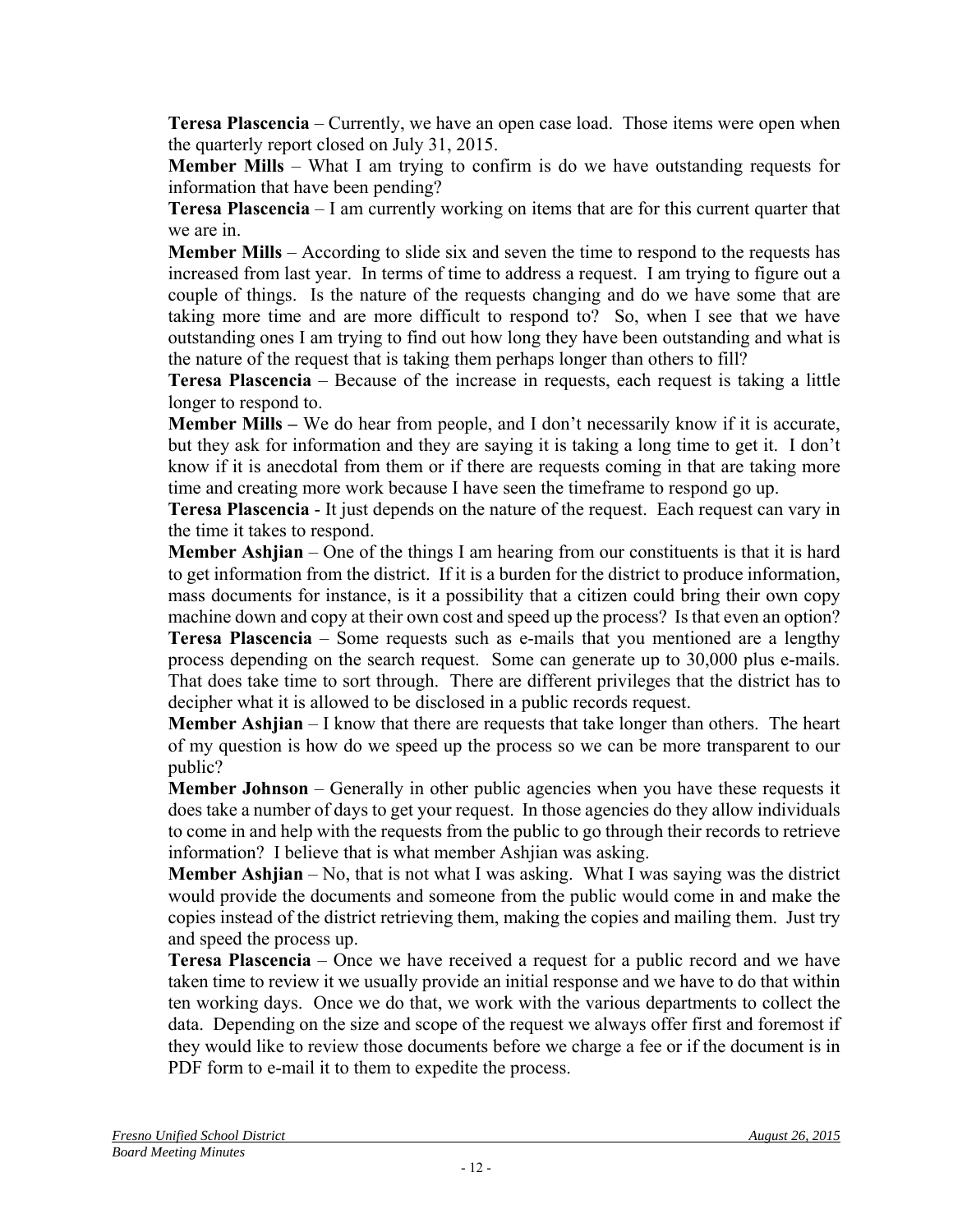**Member Ashjian** – What do I say to our constituents who say it is hard to get any kind of information from Fresno Unified? Should I send them to you?

**Teresa Plascencia** – Certainly send them to us because that is what we do. We are tracking the Public Records Requests and disseminate to the proper entities to see if they have any information that we are able to disclose to their particular request.

**Member Ashjian** – If we have the requested information that we are able to disclose then we should be able to print them off or they can come and print it themselves?

**Teresa Plascencia** – Not print it themselves. We would print it for them at a cost at ten cents a page (first ten pages are free for the month) or schedule time in the office for them to view free of charge.

**Member Ashjian** – There really shouldn't be a reason that someone would have to wait 14 days, 28 days, 36 days, three months or six months for a request. It would be out of the norm.

**Teresa Plascencia** – It depends. Sometimes a single Public Records Request has multiple requests within it. Therefore it would take some time to complete the request. It just depends on the nature of the request. You will always get a response within ten days of the timeline of the request and an anticipated time of when they should receive the requested information.

**Member De La Cerda** – Can you please reiterate when and why Constituent Services was created? Specifically the priorities we put on addressing which individuals.

**Teresa Plascencia** – Per board by-law it states to provide an efficient method for families, community members and staff.

**Member De La Cerda** – Thank you. I just wanted to make that clarification.

**Teresa Plascencia** – The board has given direction in the past that parents/students are one group and the second group is employees and that is your priority.

**Member De La Cerda** – I noticed on the year-to-year comparisons in the areas of service that your requests across the board have been increasing but you have been doing a good job at addressing those requests within the seven day timeframe. From what I understand, because this was before my time that Constituent Services was at the behest of the board, it was established to provide better service to our constituents, families, children, employees and those who came in from the public to request public information. I just want to make sure that I am clear on that and because I know we are going to continue to see a growth in requests and there is a concern right now for public records. I do have my own concerns and having someone come in and wanting to make their own copies. My concern is with confidentiality. Am I correct in assuming that when someone makes a public record request you have to make sure the information that they are requesting does not have other information that they otherwise would not be privy to?

**Teresa Plascencia** – Yes, there is a redaction consideration.

**Member De La Cerda** – So you have to go through that process to redact information on a Public Records Request?

**Teresa Plascencia** – Correct.

**Member De La Cerda** – That would take some time correct?

**Teresa Plascencia** – Yes.

**Member De La Cerda** – Since we have seen that increase has staffing increased for you? **Teresa Plascencia** – We are currently staffed by myself and Kathleen Turnipseed the districts office person.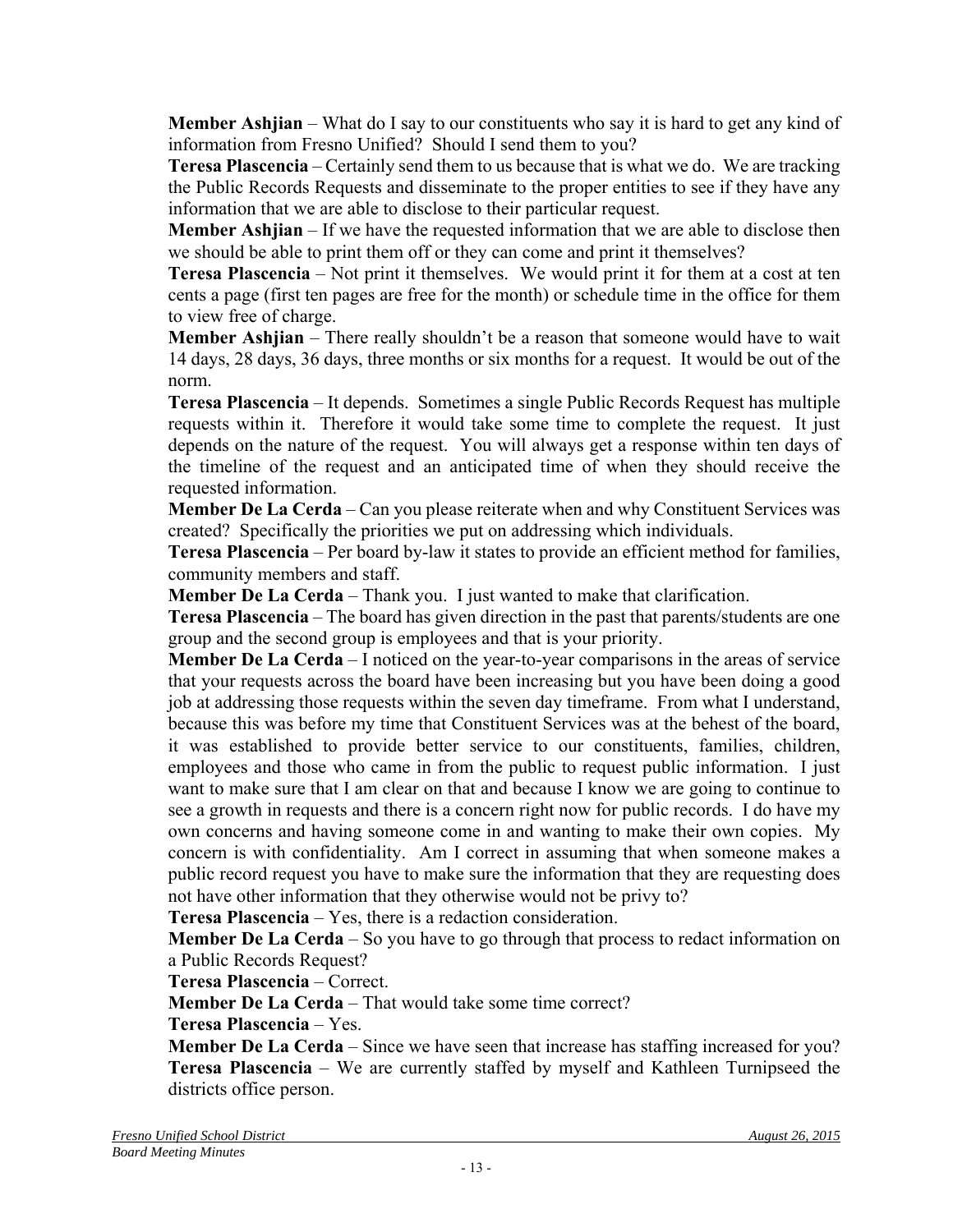**Member De La Cerda** – We are utilizing you more and more and asking more from you and in turn the response time is going to be effected. But I see that is has not been that extreme. At least not in a way that would cause us to question how effective you have been. When you have assisted me with constituents you have always responded in a fair amount of time.

**Member Davis** – We started this in 2007 and I believe that this is one of the smartest things we have done as a district to employee someone to catch all those requests. As you can see all the other districts are not as transparent as ours. Regarding your last page and the analysis, I am very happy to know we are serving our parents, students, employees and our public. I realize you are a two person office and you are doing a fabulous job. Thank you for this very comprehensive report.

**Member Mills** – I just wanted to clarify what Member De La Cerda had mentioned about priorities and directives set by the board. The board did not set any priorities or directives contrary to state law. I would fully expect that when a Public Records Act Requests comes in that we are responding to them within the timeframe set by state law regardless of who made the request.

**Teresa Plascencia** – That is the law and we do have those ten days and that is what we track.

**Member Mills** – For the board's edification, the process that Member Ashjian is trying to describe and articulate is not uncommon in business and in the legal world. There are companies out there that provide that kind of service when there are a lot of documents to be copied. You don't have to dedicate a staff member to do it, it is not unusual but something that other folks here are not familiar with.

**Member De La Cerda** – Thank you for that clarification. I wasn't trying to say that we are not concerned about the Public Records Requests that come in. Again I was not on board when the Constituent Services Office was established I was going based on our presentation and the statement stating our priority of concerns. My assumption being that we are looking at our students and this is an institution of education and maybe in the past you had prioritized that service that way.

For the record no action was required for this item.

A copy of the PowerPoint is available on the district website

# **7:15 P.M.**

**B-14, DISCUSS and RATIFY The Opportunity for Public Disclosure and Ratification of the 2014-2016 Negotiated Collective Bargaining Agreement between Fresno Unified School District and Fresno Area Substitute Teachers (FASTA) 11** PULLED FROM AGENDA, NO DECISION In accordance with Government Code 3547.5, all major provisions of collective bargaining agreements are to be presented at a public meeting of the public school employer vefore the employer enters into written agreement with an exclusive representative. Included in the Board binders is the tentative agreement between Fresno Unified School District and Fresno Area Substitute Teachers (FASTA). The tentative agreement is available for public inspection at the Board of Education office. Paper copies will be provided to members of the public upon request.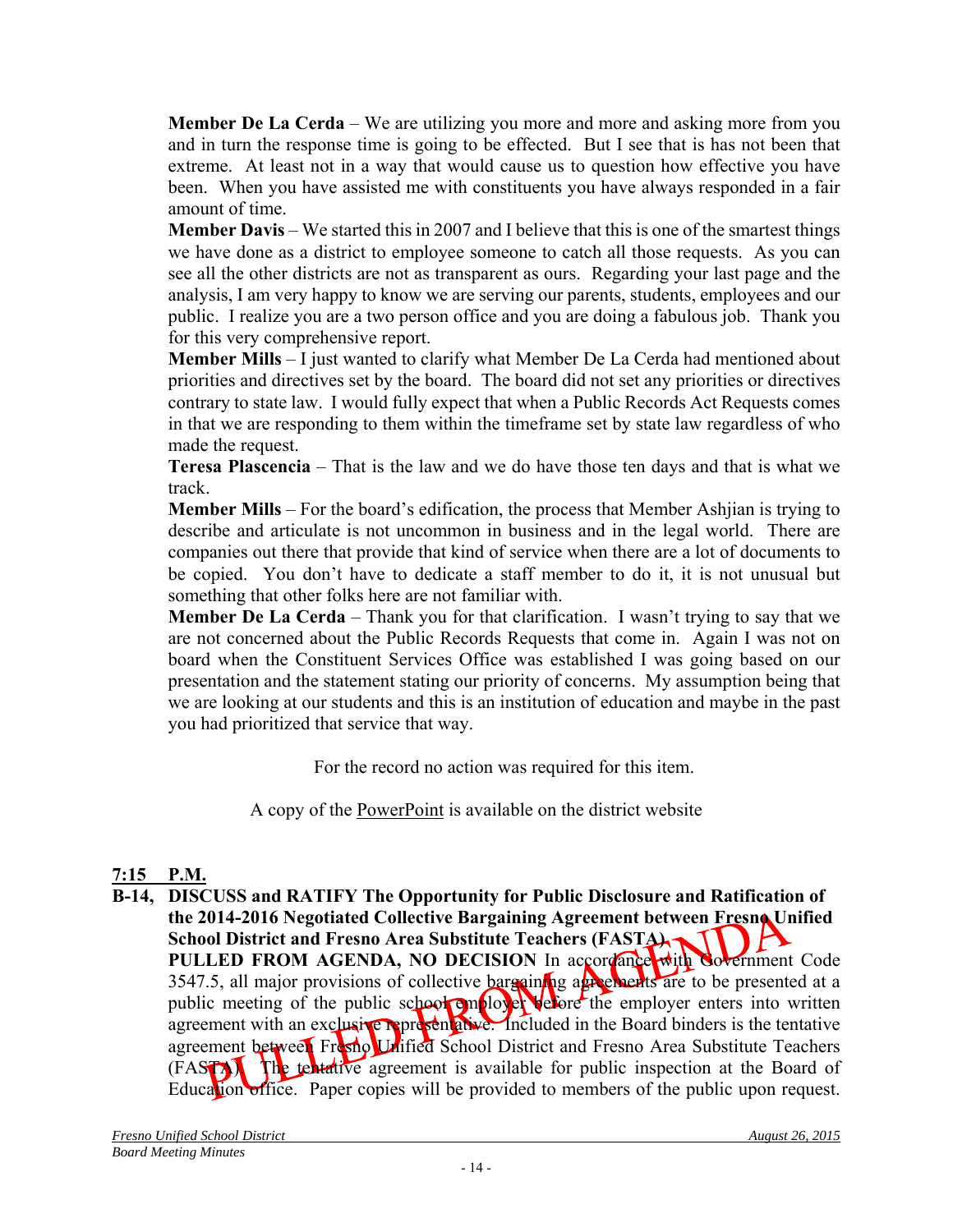The Superintendent recommends ratification. Fiscal impact: The estimated costs for 2015/16 and future years is included in the Disclosure of the Collective Bargaining Agreement. Contact person: Paul Idsvoog, telephone 457-3624.

# **7:25 P.M.**

**B-15, DISCUSS and RATIFY The Opportunity for Public Disclosure and Ratification of the 2014-2016 Negotiated Collective Bargaining Agreement between Fresno Unified School District and Service Employees International Union (SEIU), Local 521 DISCUSSED and RATIFIED** In accordance with Government Code 3547.5, all major provisions of collective bargaining agreements are to be presented at a public meeting of the public school employer before the employer enters into written agreement with an exclusive representative. Included in the Board binders is the tentative agreement between Fresno Unified School District and Service Employees International Union (SEIU), Local 521. The tentative agreement is available for public inspection at the Board of Education office. Paper copies will be provided to members of the public upon request. The Superintendent recommends ratification. Fiscal impact: The estimated cost is included in the Disclosure of the Collective Bargaining Agreement. Contact person: Paul Idsvoog, telephone 457-3624.

Presentation by Chief Human Resources/Labor Relations Officer Paul Idsvoog

An opportunity was provided to hear questions/concerns from members of the board and staff was available to respond

Member Davis moved for approval, seconded by Member Mills, which carried a vote of 4-0-3, as follows: AYES: Ashjian, Davis, De La Cerda, Mills, and President Johnson. Member Ryan absent. Member Chavez and De La Cerda were absent for vote.

A copy of the PowerPoint is available on the district website

# **C. RECEIVE INFORMATION & REPORTS**

**C-16, RECEIVE Revisions for Board Policy (BP) 0420, BP 0440, BP 0460, BP 1312.3, BP 1340, BP 3100, BP 3580, and BP 6162.6**

**RECEIVED** Included in the Board binders are the proposed revisions to the following five Board Policies (BP):

- BP 0420 School Plans/Site Councils
- BP 0440 District Technology Policy
- BP 0460 Local Control and Accountability Plan
- BP 1312.3 Uniform Complaint Procedures
- BP 1340 Access To District Records
- BP 3100 Budget
- BP 3580 District Records
- BP 6162.6 Use of Copyrighted Materials